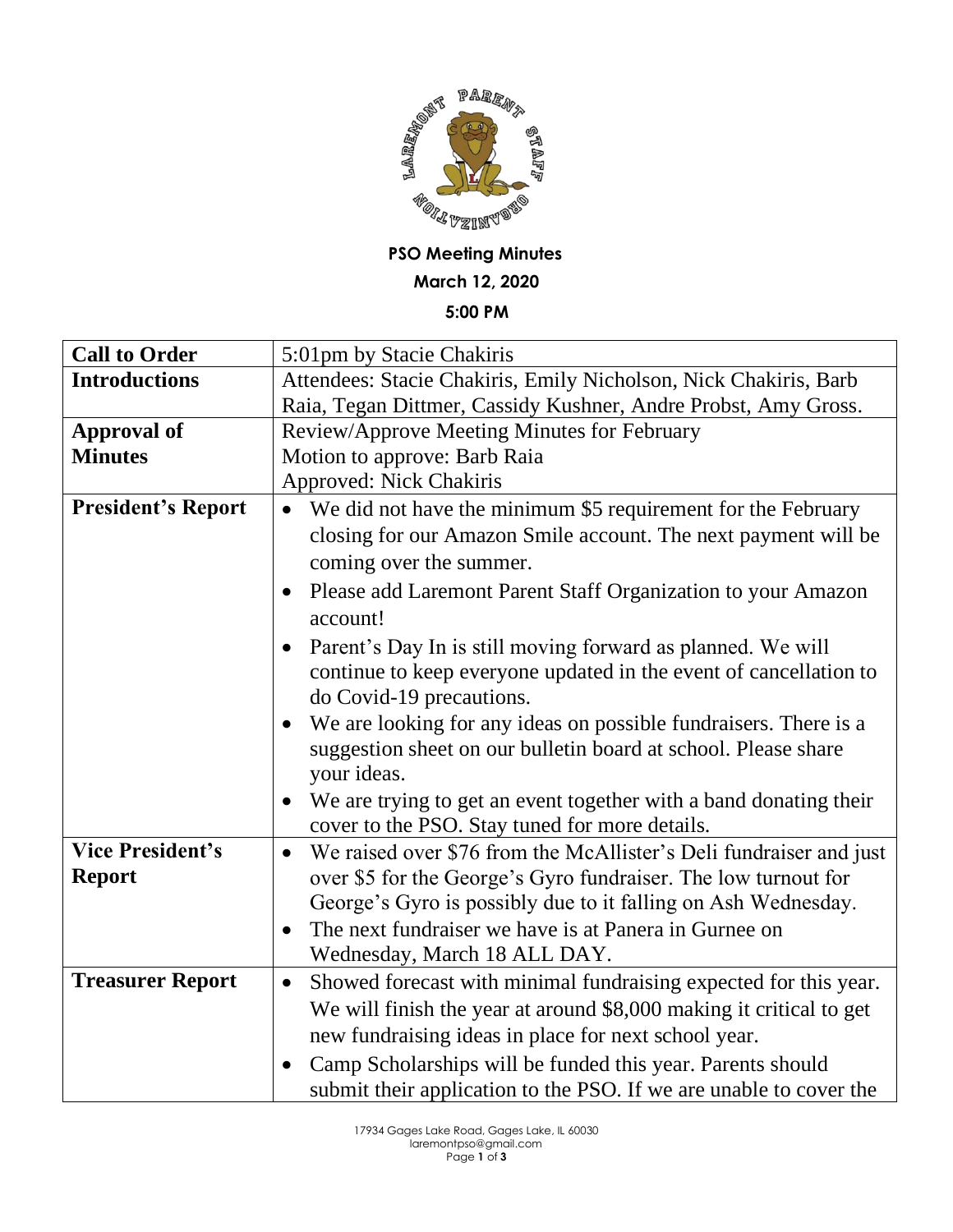

## **5:00 PM**

|                         | cost we will send the applications to SEDOL Foundation to help<br>cover the cost. You do not need to fill out an application for<br><b>SEDOL</b> Foundation.<br>We are accepting donations for the Savers fundraiser beginning |
|-------------------------|--------------------------------------------------------------------------------------------------------------------------------------------------------------------------------------------------------------------------------|
|                         | on Friday April 17. Parents and staff can drop-off their items<br>during pick-up and drop-off. They can also make donations on<br>Saturday morning at school from 8:00am - 10:30am.                                            |
|                         | We are encouraging people to donate bags and/or boxes of<br>$\bullet$                                                                                                                                                          |
|                         | clothing or household items such as toys, shoes, books, etc.                                                                                                                                                                   |
|                         | We get \$.20 per pound for bags and boxes and only \$.10 each for<br>$\bullet$<br>larger pieces.                                                                                                                               |
| <b>Secretary Report</b> | We had a fun with our National Calendar days!<br>$\bullet$                                                                                                                                                                     |
|                         | Superintendent, Val Donnan, came to read Snow White, dressed<br>$\bullet$                                                                                                                                                      |
|                         | as Snow White, to the students via Google Hangout.                                                                                                                                                                             |
|                         | We also celebrated Oreo Cookie Day in which we gave all staff a<br>$\bullet$                                                                                                                                                   |
|                         | package of Oreos, and Take a Nap Day.                                                                                                                                                                                          |
|                         | We will be having another Google Hangout in April in which a<br>$\bullet$                                                                                                                                                      |
|                         | former teacher will be coming in to help us celebrate Girl Me Too                                                                                                                                                              |
| <b>School Report</b>    | Day.<br>Given by Tegan Dittmer:                                                                                                                                                                                                |
|                         | Spaulding Dancers came in March and preformed for the                                                                                                                                                                          |
|                         | students.                                                                                                                                                                                                                      |
|                         | Judge Salvi came in to present at the Parent Support Group on<br>guardianship and what is involved in the process. After his                                                                                                   |
|                         | presentation he came and toured Laremont to better                                                                                                                                                                             |
|                         | understand our program.                                                                                                                                                                                                        |
|                         | The staff winter wish list items are starting to arrive!                                                                                                                                                                       |
|                         | Barb Raia reports \$371.90 in Box Tops<br>$\bullet$                                                                                                                                                                            |
| <b>Yearbook</b>         | Going well! Please continue to submit pictures to the Google<br>$\bullet$                                                                                                                                                      |
|                         | Drive.                                                                                                                                                                                                                         |